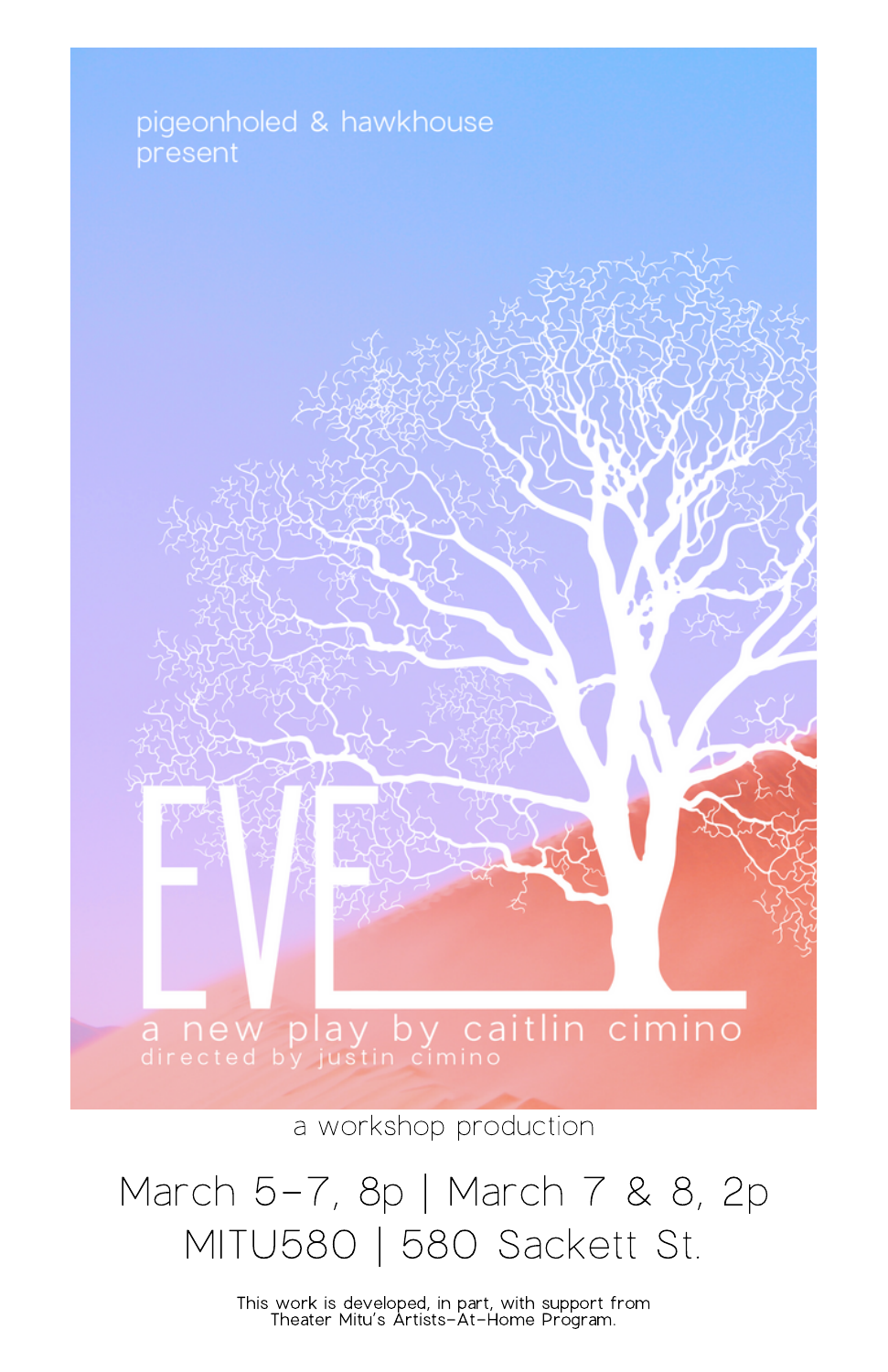# WELCOME TO EVE

EVE tells the story of Adam and Eve  $-$  the real story, the one that didn't and couldn't get written down.

CW: physical violence, abortion

### CAST & CREATIVE TEAM

Written by Caitlin Cimino Directed by Justin Cimino

Set Design: Brendan Olson Lighting Design: Elizabeth M. Stewart Sound Design: Justin Cimino Costume Design: Brendan Olson Prop Design: Brendan Olson Intimacy Direction: Emily Rellis Fight Choreography: Emily Rellis Assistant Direction: Lindsey Zinbarg Stage Management: Liza Penney Pigeonholed Intern: Parker Sublette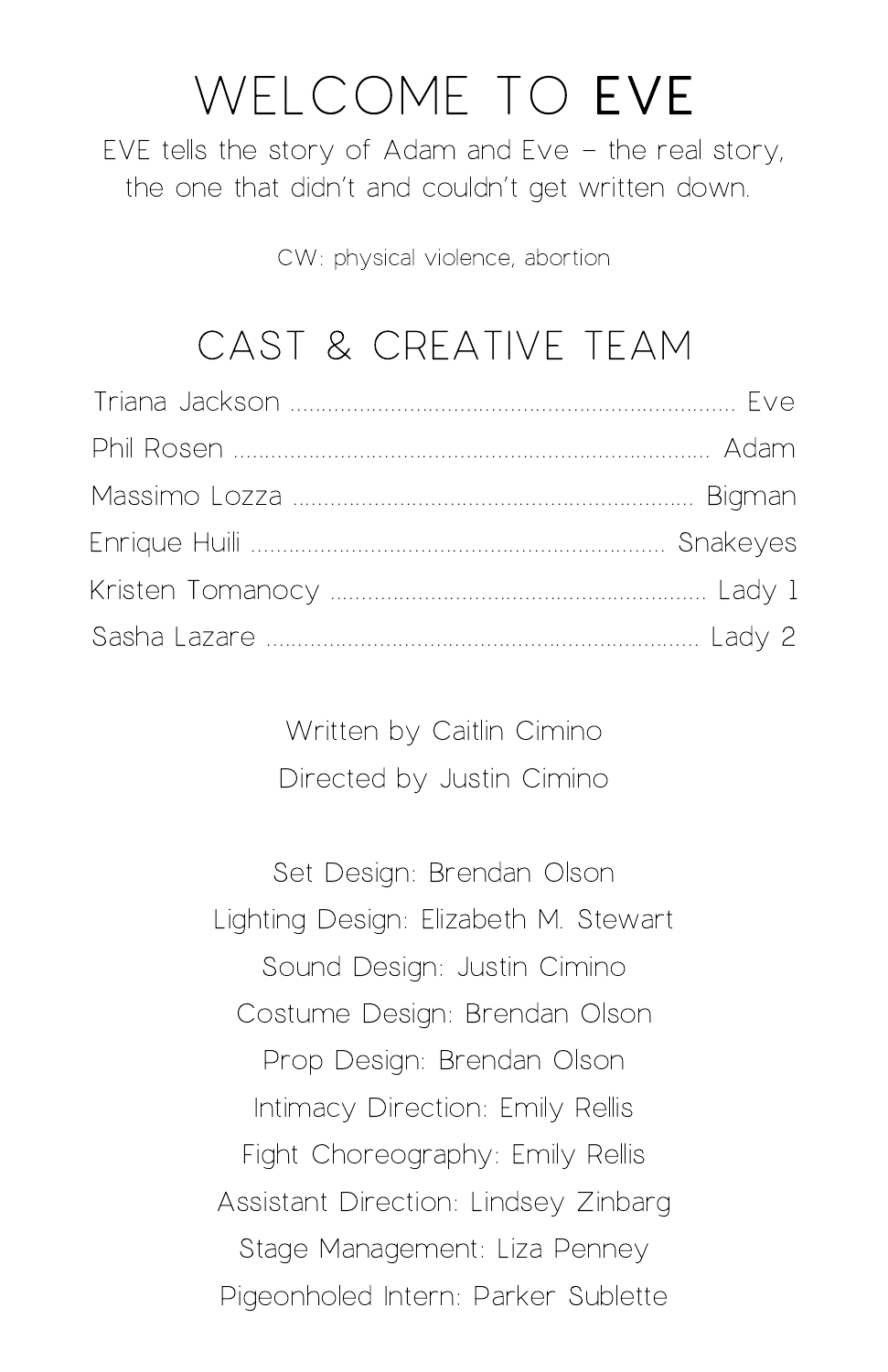Triana Jackson (Eve) is a recent NYU Grad with a BFA in drama. Siked to be playing another badass in her debut with Pigeonholed as Eve.

Phil Rosen (Adam) is excited to be making his Pigeonholed debut! He's a graduate of the Studio/NY conservatory as well as Princeton University, BSE Computer Science. Recent credits include Pride and Prejudice, I Hate Hamlet, and Apsu at Dusk. He enjoys storytelling, getting too into the Olympics, and long walks to his job. He maintains that he's not a Slytherin. For more information: [philiprosenactor.com](http://philiprosenactor.com/)

Massimo Lozza (Bigman) is an actor, musician and songwriter living, playing and keeping his blended family humming along in Scarsdale, New York. Originally from Belluno, Italy, his first experience on stage was at Heathcote Elementary School where he was cast as the Mad Hatter in a production of Alice in Wonderland. That's when the "acting bug" bit him and he has been working on his craft, on and off, ever since. Massimo originally trained at The William Esper Studio and, more recently, had the good fortune of benefitting from the masterful expertise of Terry Knickerbocker at TK Studio. He is also grateful to Caitlin and Justin Cimino for their superb talent and the rest of the crew who are making "Eve" come to life. A proud graduate from the New York University College of Arts and Science with a degree in Political Science and Philosophy, he loves running, hearing live jazz and reading stories to his son, Lupo.

Enrique Huili (Snakeyes)'s stage credits include Mogadishu Ghost Story, The Glass Menagerie, Oedipus Rex, Boleros for the Disenchanted, Salome, The Tempest, Danny and the Deep Blue Sea, Macbeth, The Seagull, The Last Days of Judas Iscariot, Dracula, Mercury Fur, Medea, and Is This a Graveyard? In 2012 he was nominated for Best Actor in the Midtown International Theater Festival for Mogadishu Ghost Story.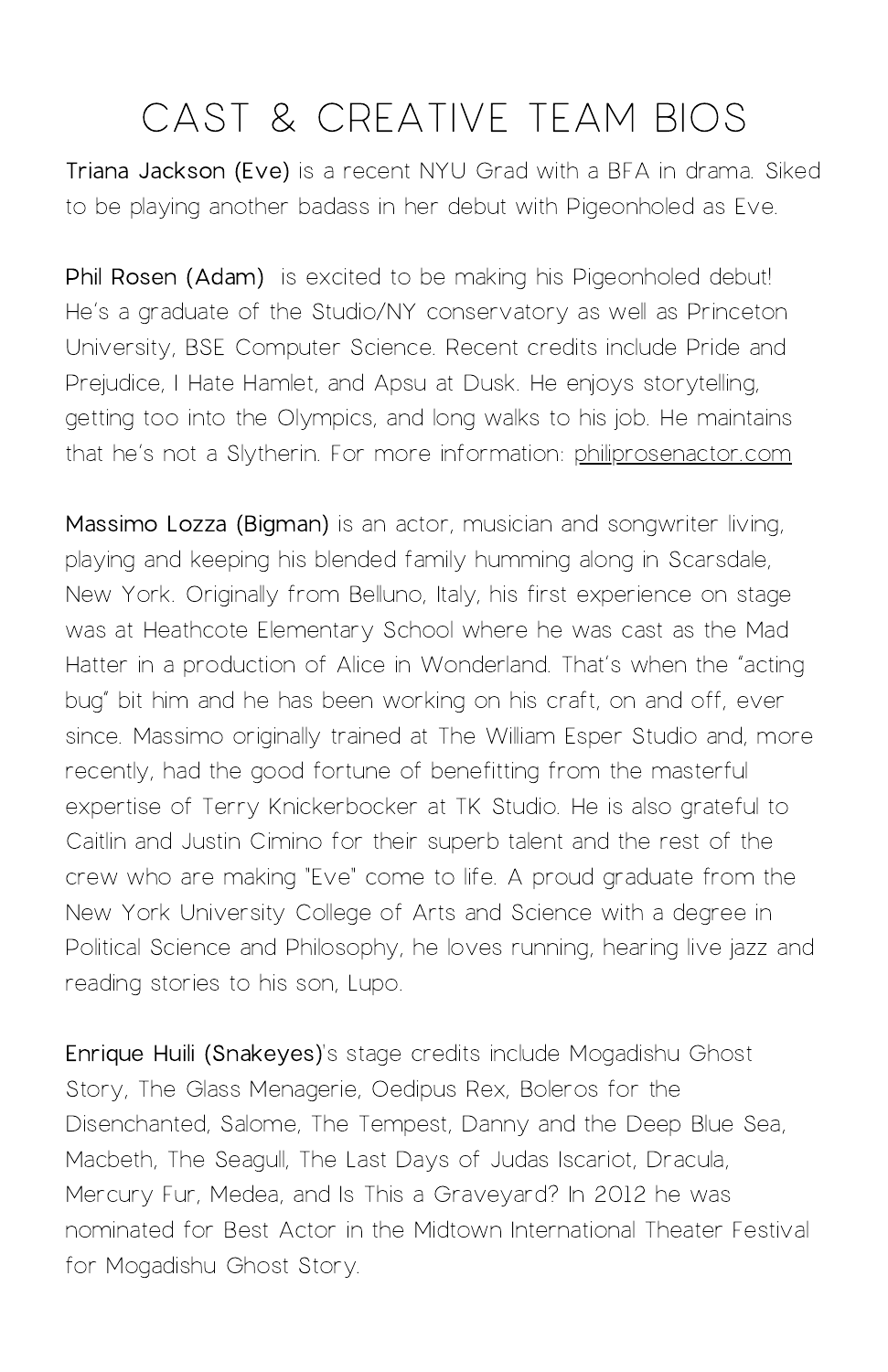Kristen Tomanocy (Lady 1) is an actor, director, educator, and poet from New York. She has most recently acted with nonprofit theatre company Wombat Theatre Co as Lady Macbeth in Macbeth, The Maniac in Accidental Death of an Anarchist, and Horatio/Player 1 in Hamlet. Her directing credits include Antigone, Henry IV, Part 1, Rosencrantz and Guildenstern Are Dead, and Cyrano de Bergerac.

Sasha Lazare (Lady 2) is a Caitlin Cimino fangirl. Pigeonholed credits: Detroit, Mary Stuart, Not Clown, #yourmemorial, Nothing Left to Do But Go. Select other theatre credits: Gruesome Playground Injuries, As You Like It, The Two Gentlemen of Verona. Select Film/TV: "Millennials of New York" (Elite Daily), "Last Train to Linden", "Five Minute Man". Upcoming: The Thanksgiving Play at Interlochen Shakespeare Festival. Sasha also serves as Co-Founder and Executive Director of Pigeonholed. BFA, NYU Tisch School of the Arts. So many thanks to the cast and creative team! [sashalazare.com](http://sashalazare.com/)

Caitlin Cimino (Playwright) is a proud queer woman, writer and performer. She received her BFA in Creative Writing from Pratt Institute and has zero clout whatsoever.

Justin Cimino (Director, Sound Design) received his BFA from NYU Tisch. Justin has directed and taught Clowning at NYU Tisch, Columbia University, the Studio/NY, The Public's Shakespeare Initiative, Terry Knickerbocker Studio, and Smashworks Dance Company. Justin is a QCA SU-CASA grant recipient, for which he built an original piece of theater with senior citizens in Queens. In summer 2019 he devised and directed a hybrid clown//dance piece for TheaterLab's Hotel New Works Residency and The Tank's LadyFest. Justin has directed several productions for Pigeonholed, of which he is a Founder and the Artistic Director. He is full to the brim with pride to be directing his little sister's first play, and so very grateful to her for this glorious collaboration, and to this whole cast and team for giving their all to honor EVE.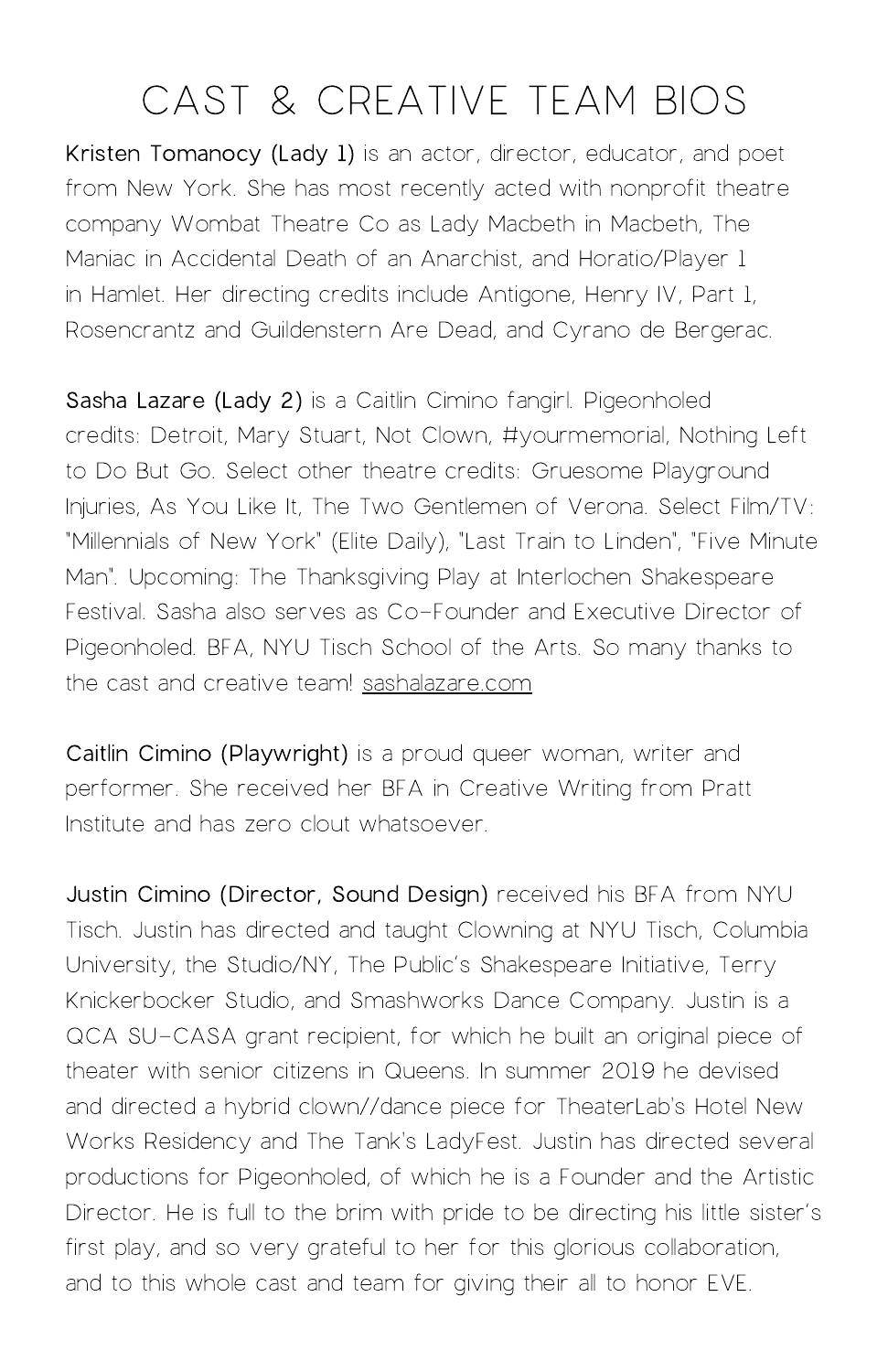Lindsey Zinbarg (Assistant Director) is the operations associate and resident stage manager for Pigeonholed, but is excited to be the assistant director for EVE. She has previously stage managed Nothing Left To Do, But Go, #yourmemorial, & The Glass Menagerie with Pigeonholed. Many thanks to Justin and Sasha for letting her try something new for this special production.

Brendan Olson (Set, Prop, Costume Design) designs sets and costumes for for theater companies and schools in and around the New York area. Happy to be making his debut with Pigeonholed and looking forward to future collaborations.

Elizabeth M. Stewart (Lighting Design) is a New York based lighting designer and artist whose work has been seen in New York, London, Philadelphia, and more. Recent credits include Where's Charley? (Manhattan School of Music, Riverside Theatre), Бабушка | BAb(oo)shka (14th Street Y), Beyond the Light (Theatre Exile/Philadelphia Fringe), Oceanborn (Rave Theatre Festival), Noirtown (Witness Immersive), and Between the Threads (NVJCC, HEREArts). As an associate designer, some of her work includes Piano Tales (James & Jerome), and The Who's Tommy (Broadway Centerstage at the Kennedy Center). Elizabeth was a 2018 Hangar Theatre Design Fellow. [ElizabethMStewart.myportfolio.com](http://elizabethmstewart.myportfolio.com/)

Emily Rellis (Fight Choreography/Intimacy Director) is an actor/ producer based in Brooklyn, NY. She would like to thank Pigeonholed for this opportunity to be on the creative team, and for continual chances to grow as a well rounded artist. Next, Emily will be producing the third annual SheLA Summer Theater Festival in Los Angeles, California - which premieres brand new plays and musicals written by women writers and composers. [emilyrellis.com](http://emilyrellis.com/)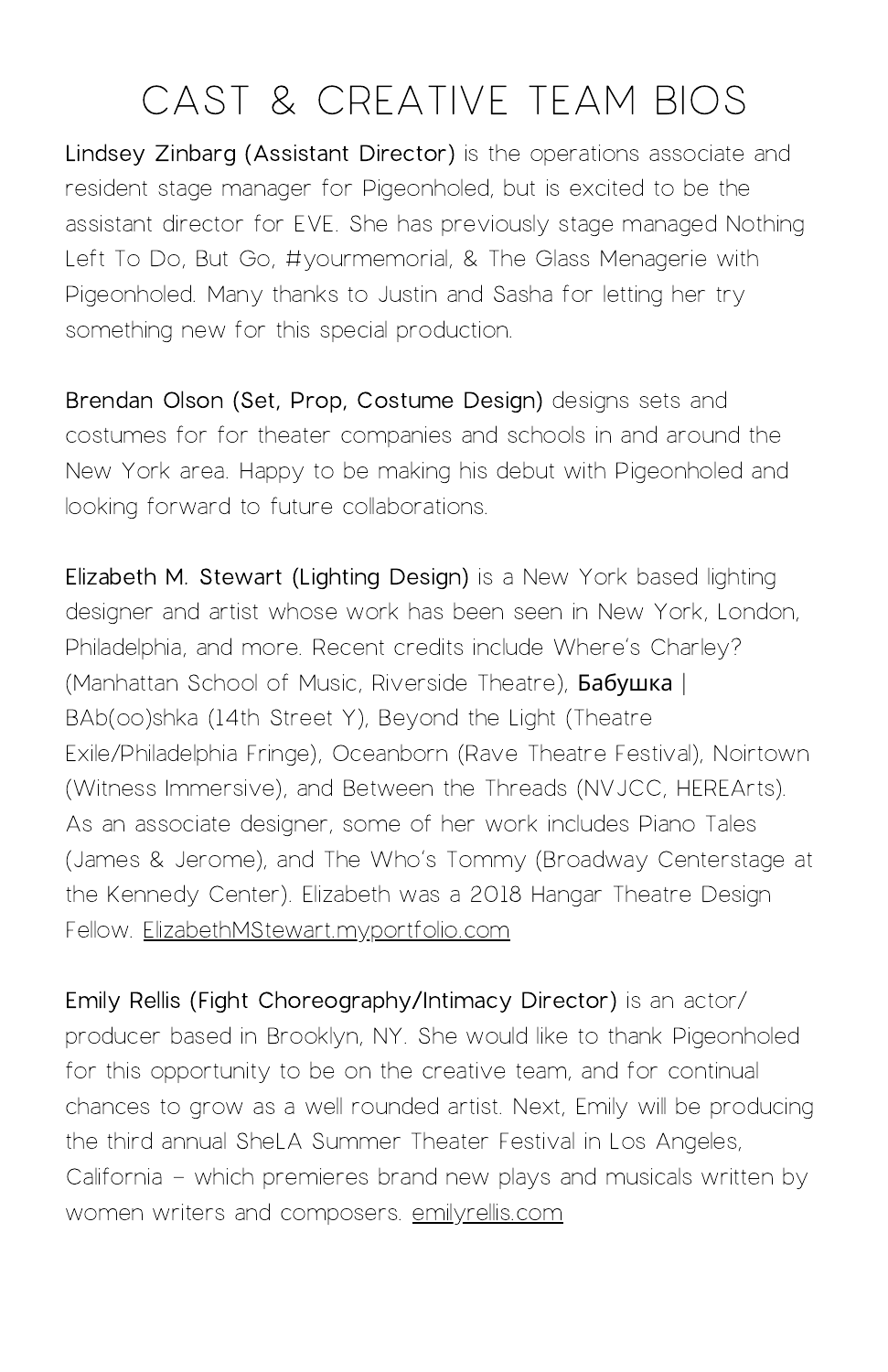Liza Penney (Stage Manager) is excited to be premiering with Pigeonholed and hawkhouse! New York stage management credits include: Ragtime and Run for Your Wife with The Gallery Players; King John, Julius Caesar, and The Tempest with The Fools and Kinds Project. Past Stage management credits include An Enemy of the People and The Glass Menagerie with the University of Rochester's International Theatre Program.

#### About Pigeonholed

Labeled. Typecast. Stuck. Told to be shorter or taller, younger or older, funnier, prettier. Told your time will come. Pigeonholed gives theater artists the chance to do the work they want to do, rather than the work the industry tells them they should be doing. Pigeonholed allows artists to find their own unique ways to use theater to engage with the world around them. Pigeonholed is a NYC-based non-profit theater company founded in 2016 by Executive Director Sasha Lazare and Artistic Director Justin Cimino. They are in their fourth year of producing new and classic works. [pigeonholedtheater.org.](http://pigeonholedtheater.org/)

#### About hawkhouse

hawkhouse is a New York City based producing partnership between Emily Hawkins and Allison Houser, working to provide production support to indie theater artists. We are passionate about the changemaking capability of storytelling, about growing access to the performing arts, and about intentional, generative collaboration. Current projects: Willmar (The Neighborhood Theatre Project), Caitlin Cimino's Eve (Pigenonholed), Emma Goldman-Sherman's When Tanya Pees Electric Blue (Experimental Bitch Presents), and Taylor Steele's Girls Act Out. [hawkhousepresents.com](http://hawkhousepresents.com/).